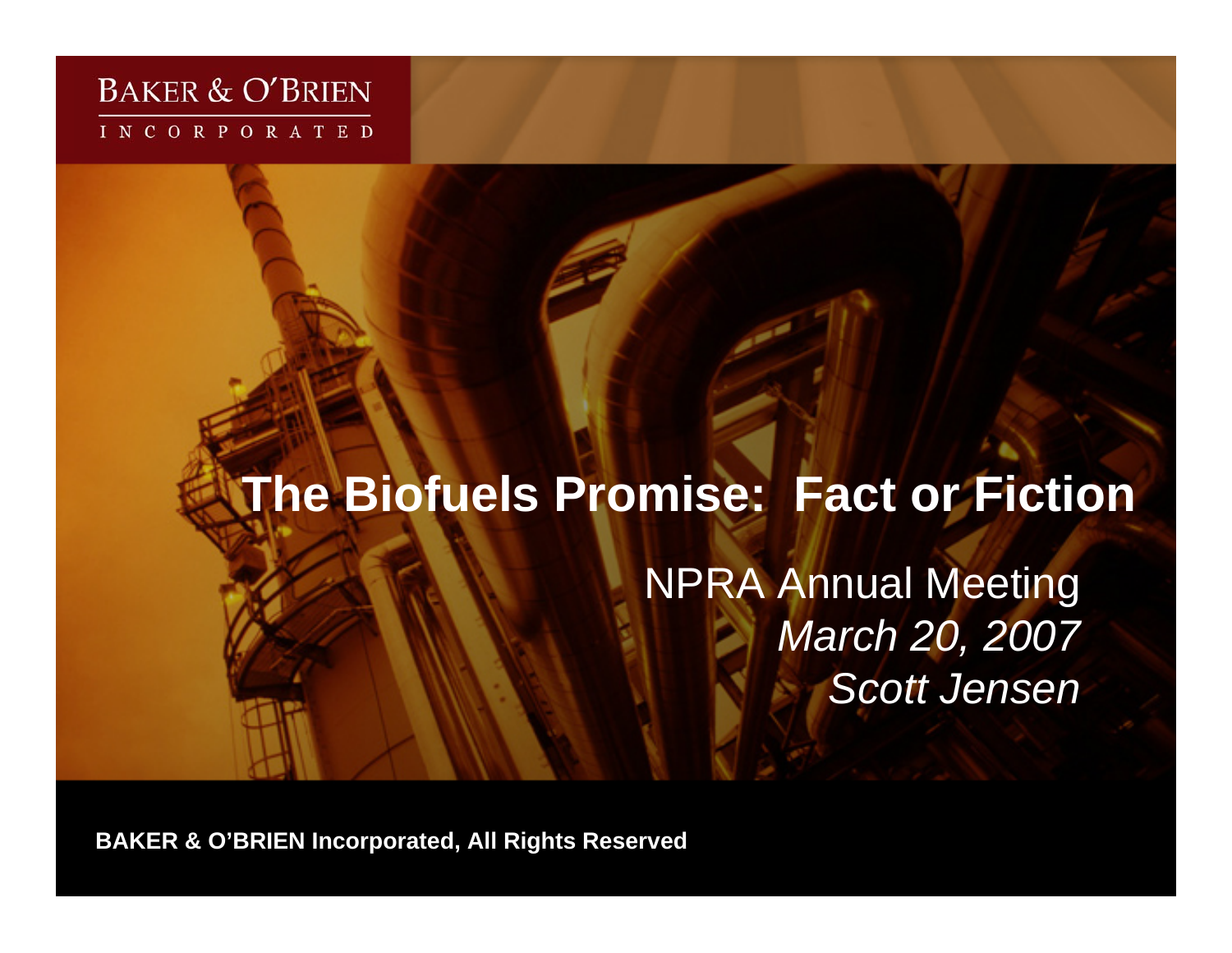# **President's "20 in 10" Plan**

- ¾ **Goal to reduce hydrocarbon (HC) gasoline consumption by 20% in 10 years**
	- ❖ 15% reduction from use of 35 billion gallons per year (BGY) of renewables (mostly ethanol) by 2017
	- ❖ 5% reduction from raising the Corporate Average Fuel Economy (CAFE) standard
- ¾ **Uses 2006 AEO for gasoline demand basis in 2017:**
	- $\div$  HC gasoline demand = 10.67 MMB/D
	- $\div$  15% reduction = 1.6 MMB/D HC equiv. = 2.3 MMB/D EtOH = 35 BGY
- ¾ **Amounts to 21.1% EtOH in gasoline pool in 2017**
- ¾ **All gasoline would contain at least 10% EtOH**
	- **❖ 9.1 MMB/D of E10 (14 BGY EtOH)**
	- **❖ 1.7 MMB/D of E85 (21 BGY EtOH)**
- ¾ **No bill has currently been proposed in House or Senate**

SOURCE: http://www.whitehouse.gov/stateoftheunion/2007/initiatives/energy.html

#### BAKER & O'BRIEN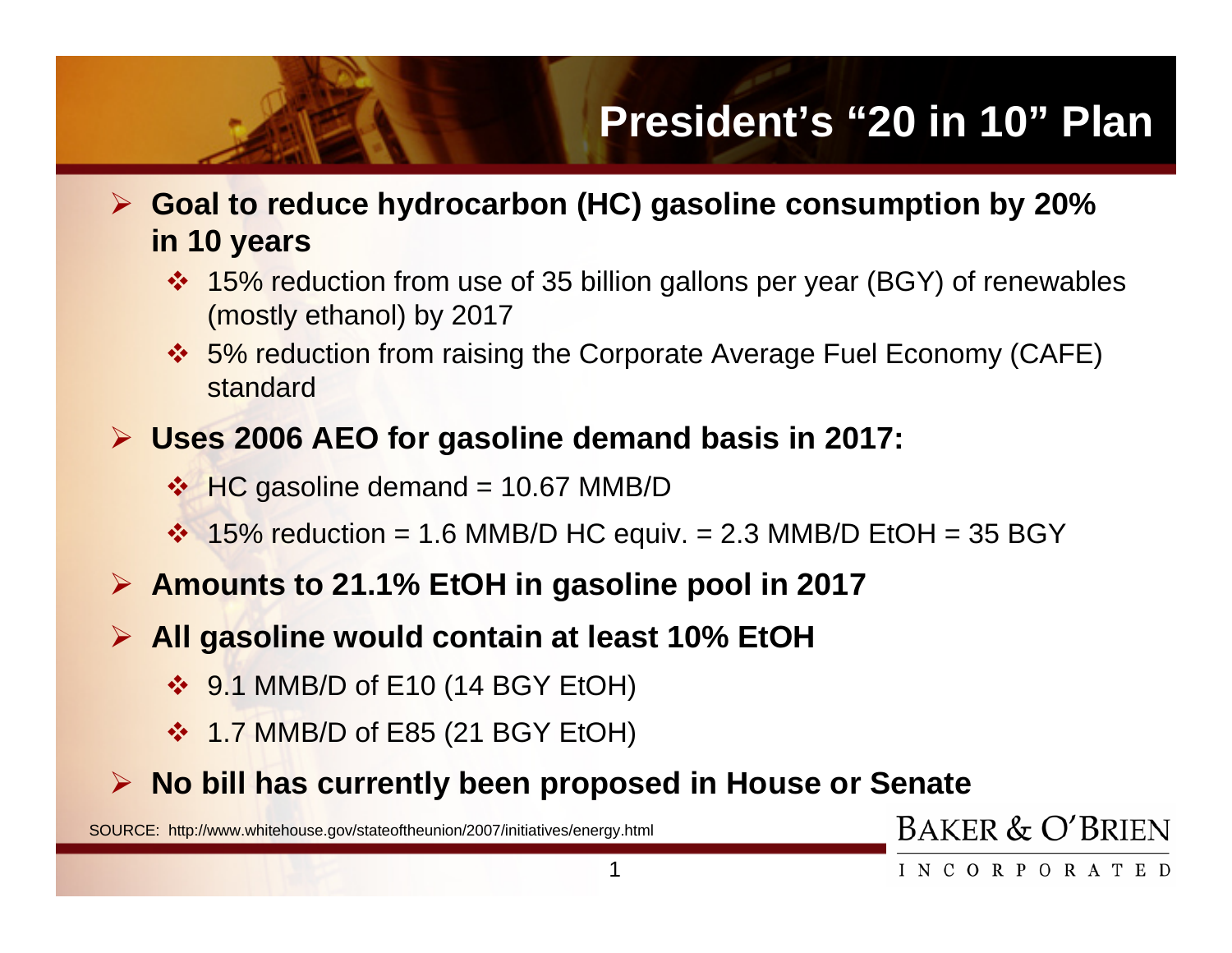### **Current Ethanol Bills in House or Senate**

#### **Billion Gallons per Year Requirement**

|                        |     |                |                        |      | 2008 2010 2012 2015 2017 2020 2025 2030 |           |                            |      |  |
|------------------------|-----|----------------|------------------------|------|-----------------------------------------|-----------|----------------------------|------|--|
| <b>Existing RFS</b>    | 5.4 | 6.8            | 7.5                    |      |                                         |           |                            |      |  |
| <b>HR 791</b>          | 5.4 | 6.8            | 7.5                    | 11.7 |                                         | 13.5 17.7 | 25.0                       |      |  |
| HR 670 & S 339         | 5.4 | 6.8            | 9.0                    | 15.0 |                                         |           |                            |      |  |
| <b>HR 517</b>          | 5.5 | 8.0            | 12.0                   |      |                                         |           |                            |      |  |
| HR 559 & S 23          |     | 10.0           |                        |      |                                         | 30.0      |                            | 60.0 |  |
| President's "20 in 10" |     |                |                        |      | 35.0                                    |           |                            |      |  |
| <b>HR 349</b>          |     | all<br>E10     |                        |      |                                         |           |                            |      |  |
| <b>HR 635</b>          |     |                | all<br>E <sub>10</sub> |      |                                         |           |                            |      |  |
|                        |     |                |                        |      |                                         |           | <b>BAKER &amp; O'BRIEI</b> |      |  |
|                        |     | $\overline{2}$ |                        |      |                                         |           | INCORPORATE                |      |  |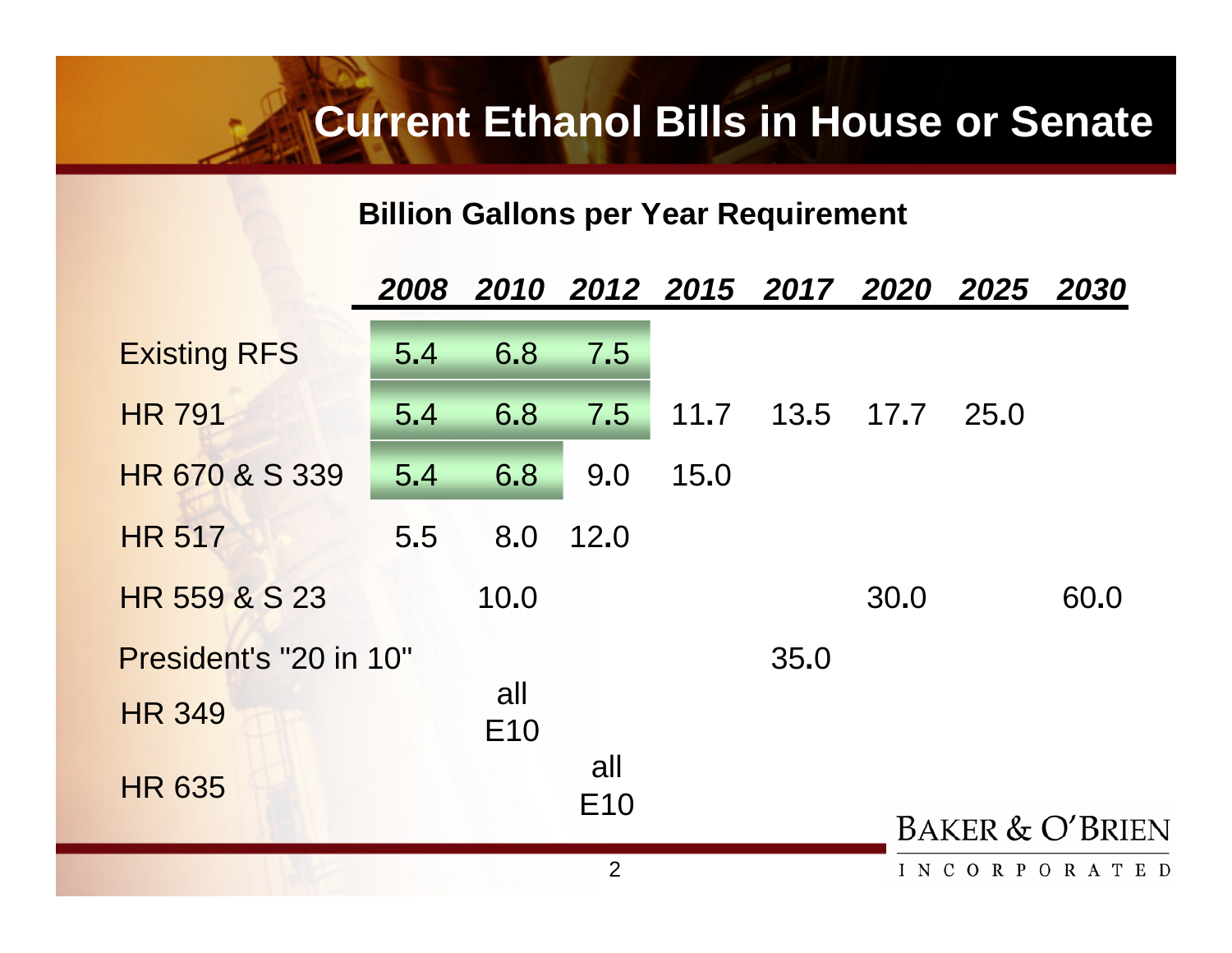### **California Low Carbon Fuel Standard**

- ¾ **California Global Warming Solutions Act (AB 32) signed into law in September 2006**
- $\blacktriangleright$ **Low Carbon Fuel Standard (LCFS) established by executive order**
- ¾**No regulation yet – currently under study**
- ¾ **LCFS goals to be met by 2020 include:**
	- **❖ 10% reduction in carbon content of vehicle fuels**
	- ❖ Replace 20% of gasoline consumption with low carbon fuels
- ¾ **Fuel providers must lower green house gas (GHG) emissions on fuel sold**
- ¾ **Proposes market-based "cap and trade" system: low carbon credits**
- $\blacktriangleright$ **Standard measured on "life cycle" basis**
- ¾ **Several "Low carbon" strategies are possible**

BAKER & O'BRIEN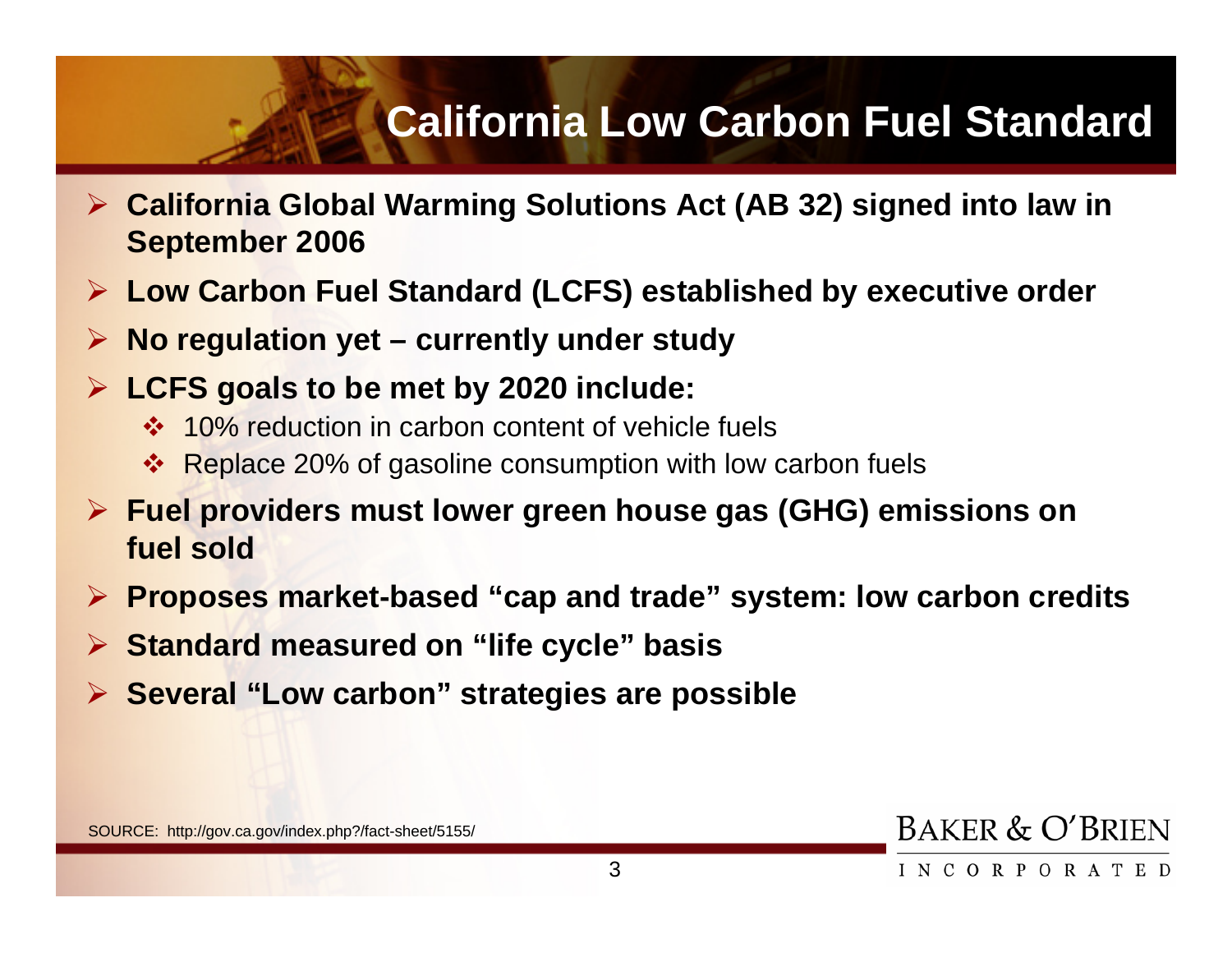# **Corn is King**



### **BAKER & O'BRIEN**

#### INCORPORATED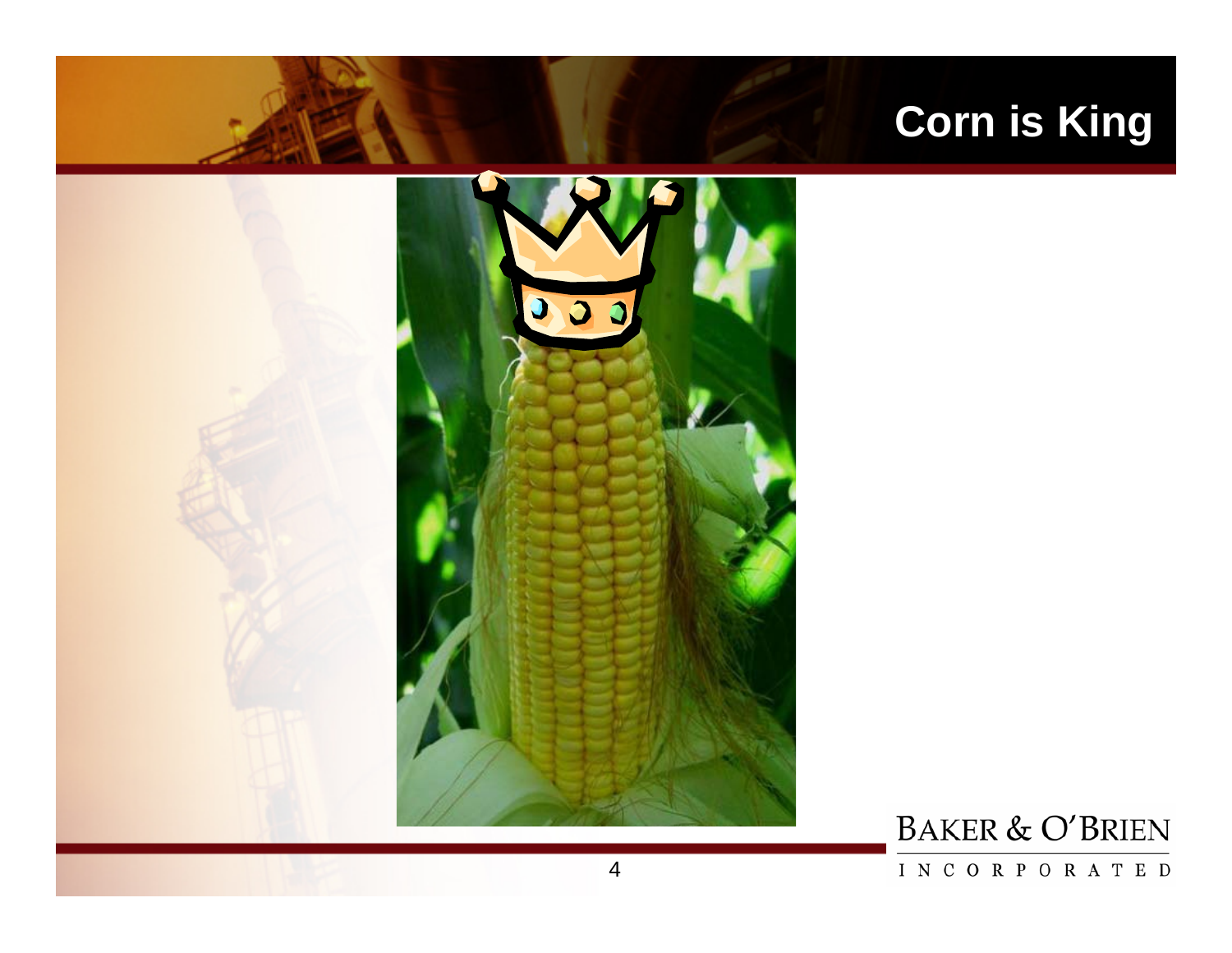### **Corn Used in Ethanol Production**



SOURCE: USDA Agricultural Projections to 2016, February 2007 and prior years

**BAKER & O'BRIEN** 

INCORPORATED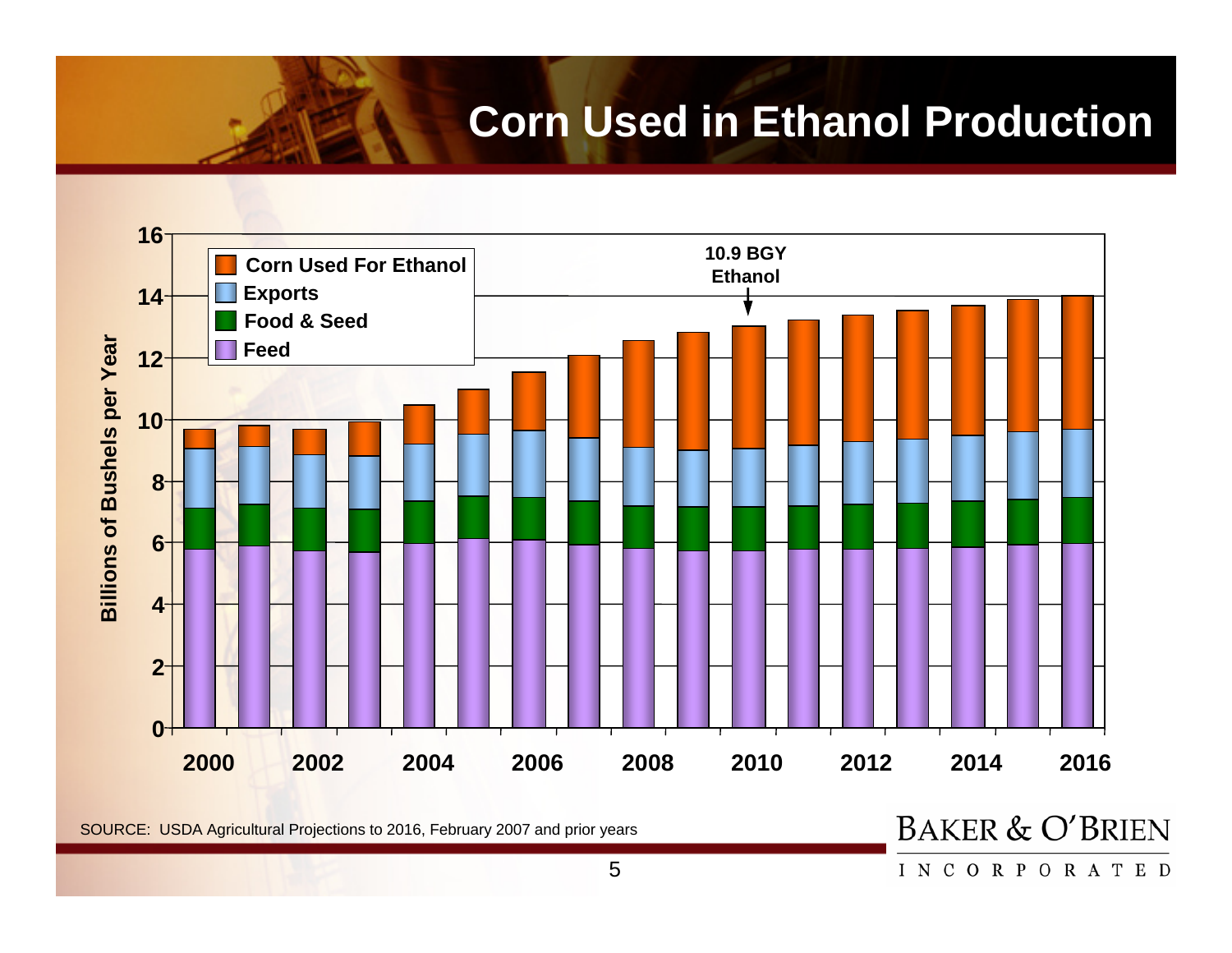### **CBOT Corn Futures – Open Interest**

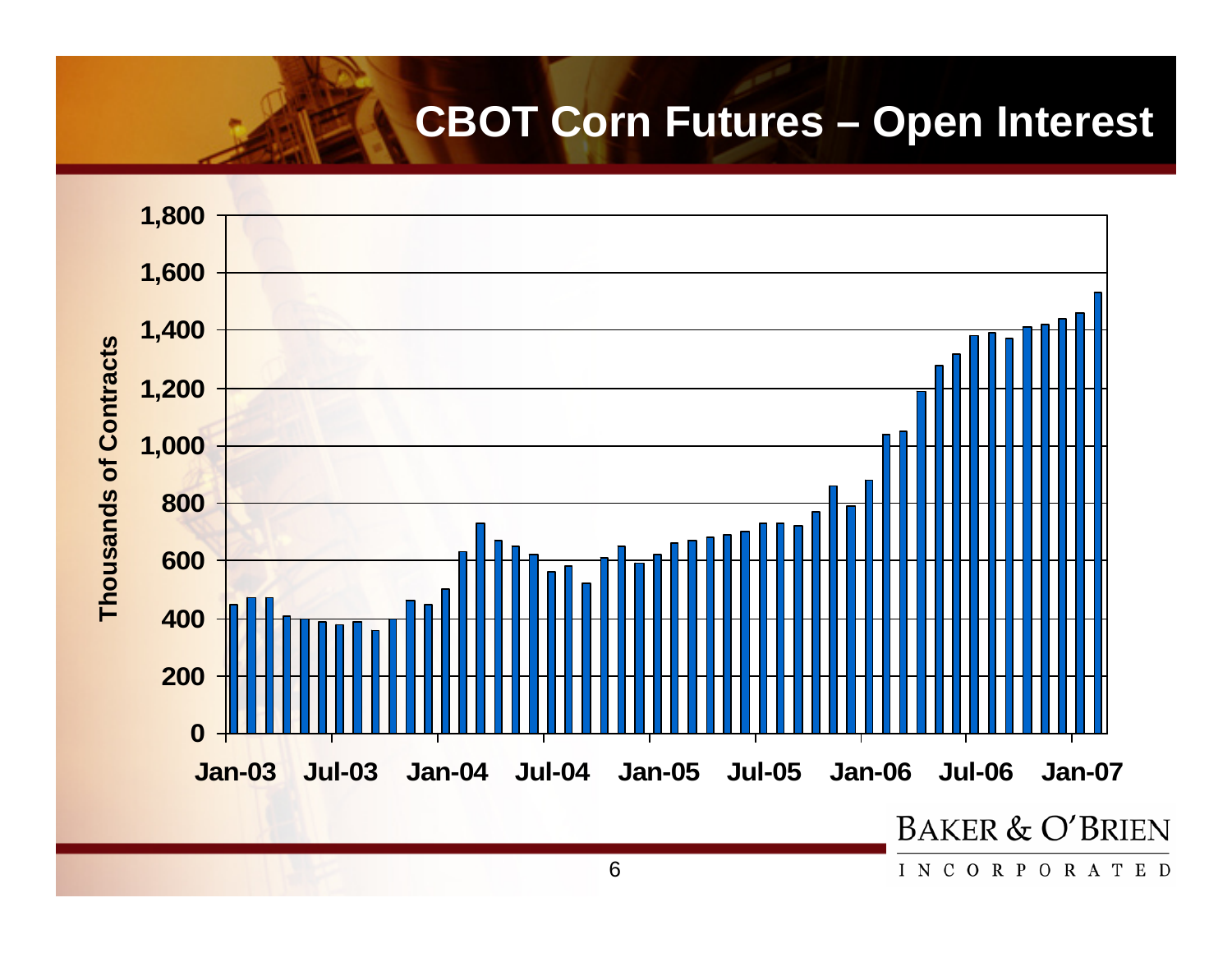### **Ethanol Breakeven Value**



INCORPORATED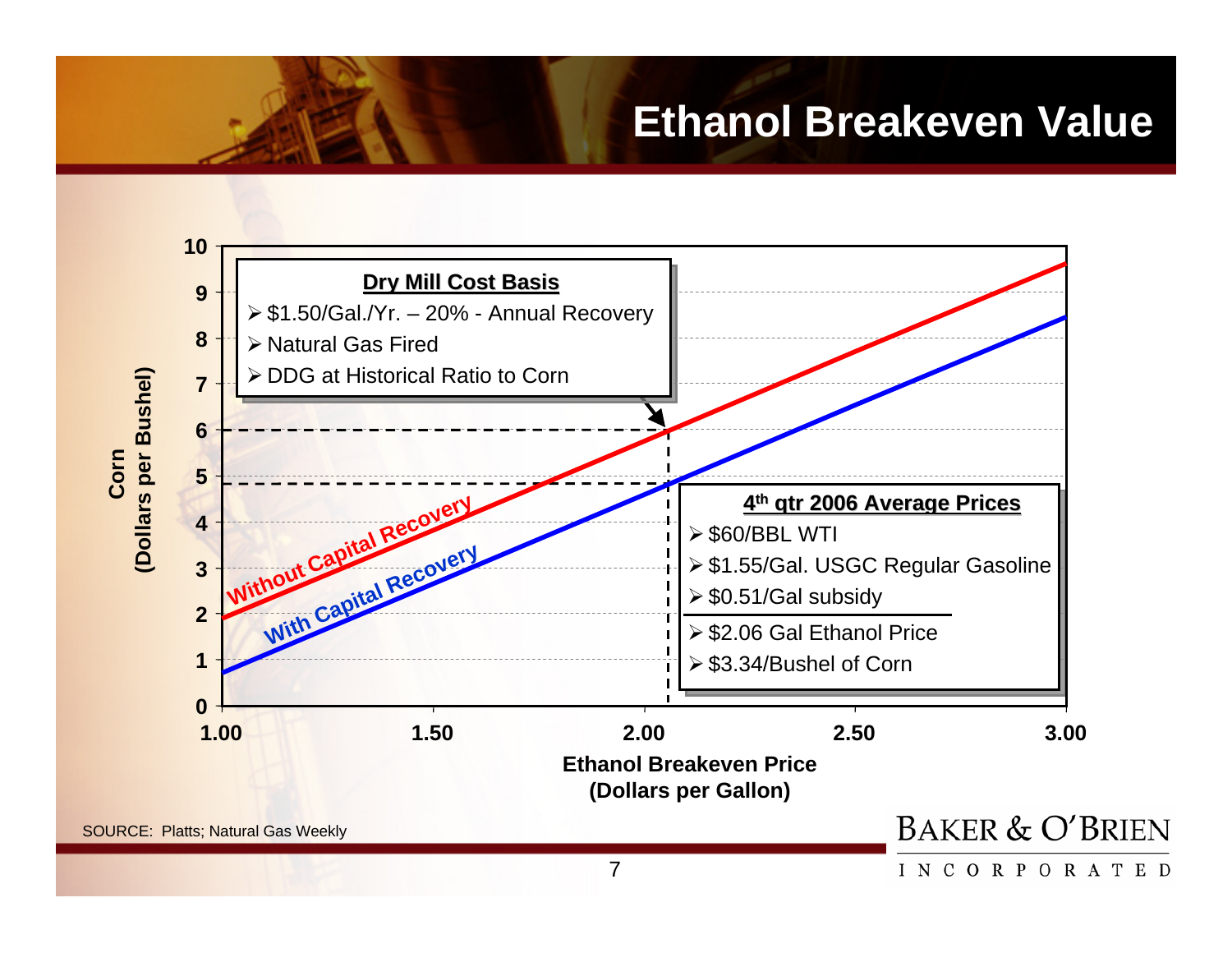## **Ethanol Demand**